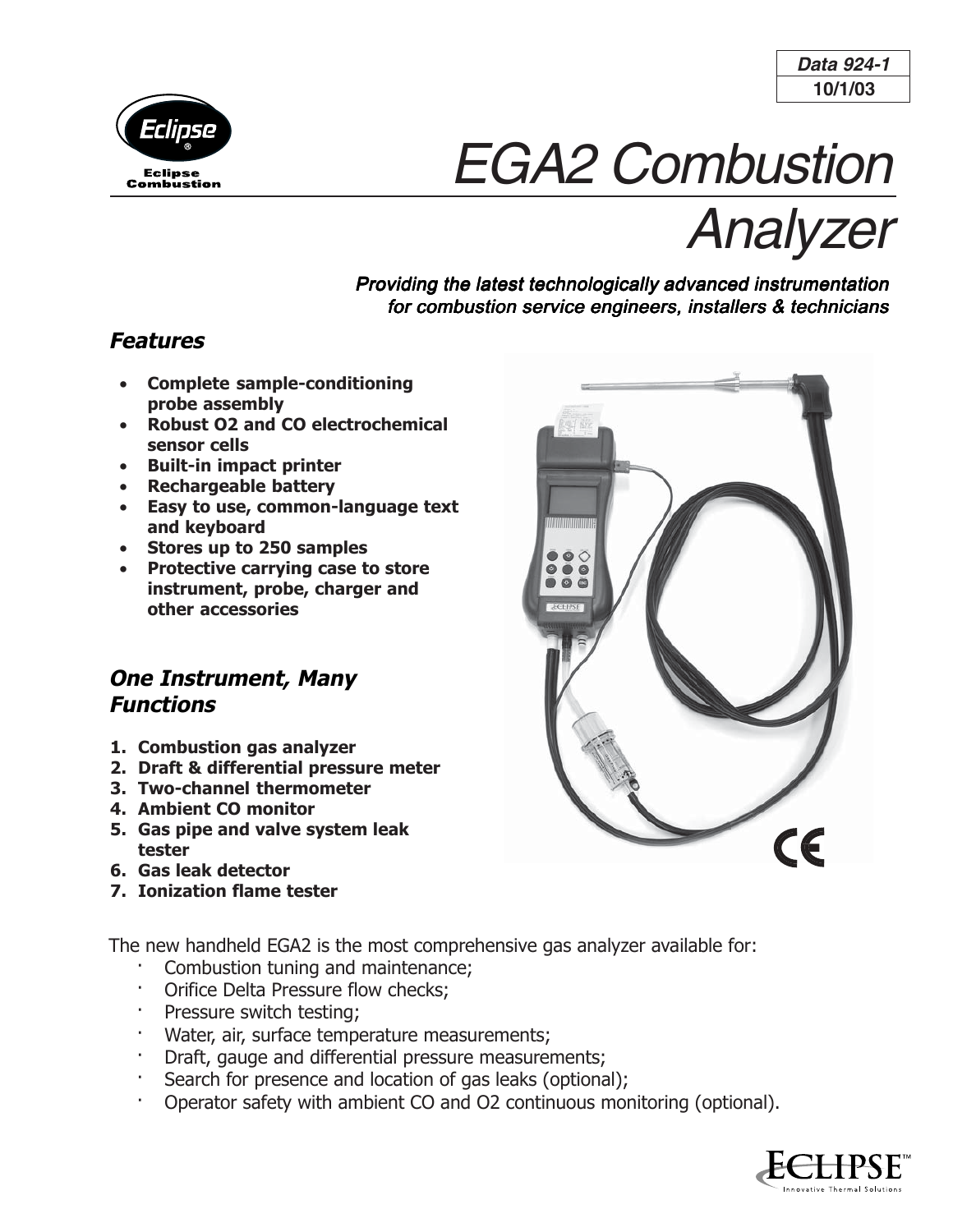# **Description of Features**

#### Gas Sensors

EGA2 uses long life, low maintenance sensors for O2 and CO2. The operator can set alarm levels with audible buzzer on gas measurements.

#### Rechargeable battery operations

Ni-MH rechargeable batteries provide longer field use. A charger is supplied as standard. Either batteries or the charger can power flue gas analyzer and internal printer.

#### Keyboard & Display

Text, menus, and keyboard use common language (not icons), for simple and intuitive operations. Engineering units are selectable by keyboard for US and European standards. The large backlight multi-parameter LCD display is easy to read.

#### Multi Fuel selection

EGA2 provides selection of up to 10 fuels for calculating combustion values. The most commonly used fuels are factory pre-loaded for quick selection. Other fuel parameters can be loaded using optional PC software.

#### Built-in impact printer

The instrument is standard with a built-in rugged impact printer. It uses a common low cost roll of paper to provide more readable, longer life and heat resistance than thermal printouts on chemical paper. You can also remote print using your HP 82240B infrared printer.

#### **Pressure/Draft input**

Differential pressure input can be used to verify draft, gas pipe leak with pressure decay program, gas flow pressure, pressure in combustion chamber, DP on filters and fan, and pressure switch calibration.

#### Smoke index

The results of using an optional external hand pump for smoke index measurement can be stored in the internal memory and printed on the report.

#### Gas sampling probe

The sampling probe is connected to the instrument with a dual hose through a water trap and a suspended particle filter and includes temperature probe for efficiency calculations.

#### Water trap

The new proprietary design trap prevents water from entering and damaging the instrument and measuring cells. It features a big water tank capacity for condensation, a small rubber plug for easy water removal, and a long life paper filter.

#### Combustion air temperature sensor

An optional Pt100 probe can be used for remote combustion air temperature measurement.

#### Ambient monitoring

An external optional probe is available for continuous surveillance of ambient safety conditions and alerts the operator with both acoustic and visual alarms.

#### Gas pipe leak test

The internal pressure sensor and a pressure decay program can check gas pipes for the presence of leaks.

#### Gas leak sniffer

An external optional probe is available to locate the position of a gas leak. This probe has a flexible stainless steel shaft to reach difficult locations.

#### Ionization flame tester

An external optional probe checks the ionization current in flame control sensor.

#### Flash memory

The flash memory allows the instrument firmware to be updated for any future legislation requirement or upgrading product performance.

#### Standard Report of Calibration

Each instrument is factory calibrated and certified against traceable standards and shipped with a Report of Calibration.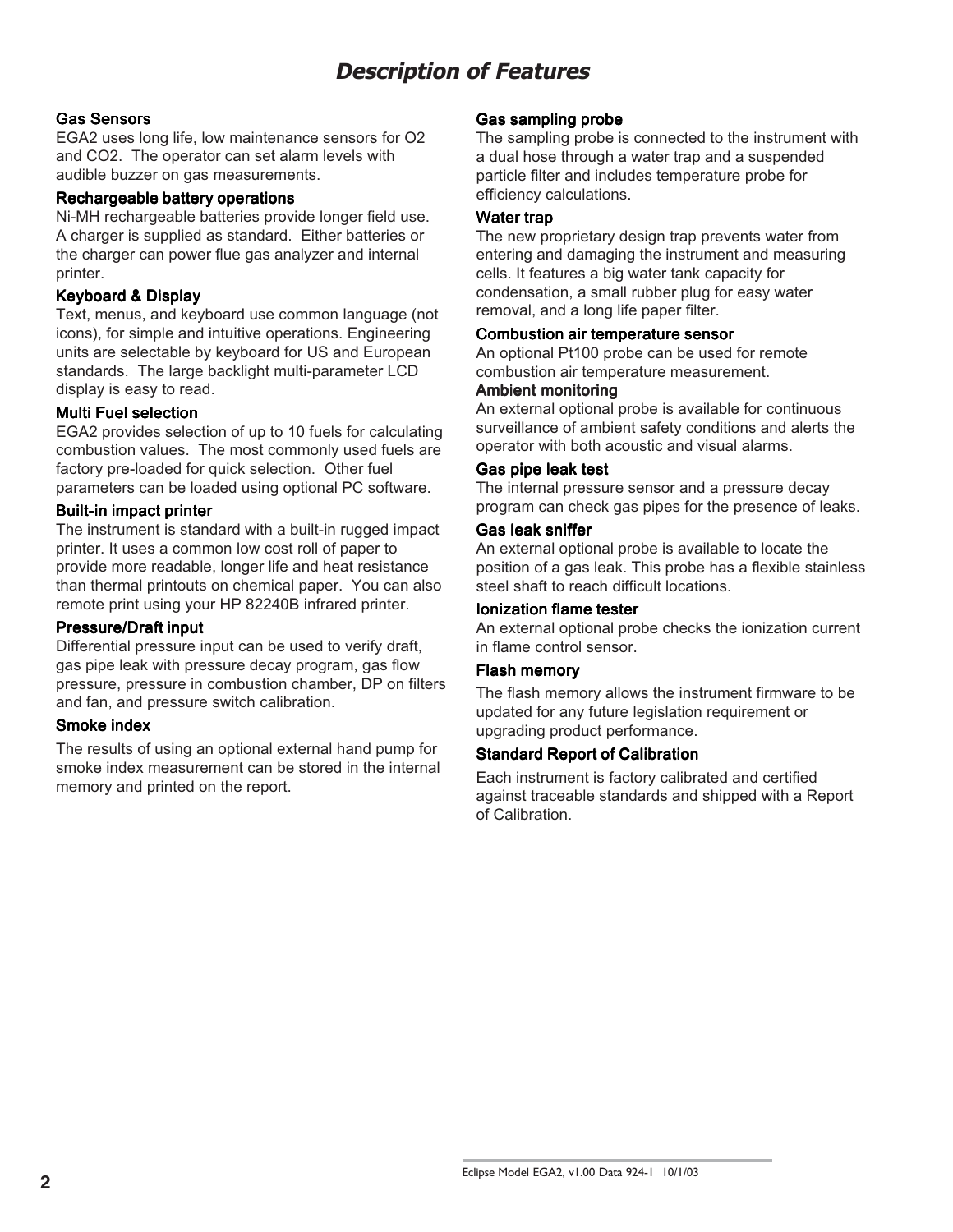# **Included Components**

**EGA2** includes the basic measuring instrument with O2 and CO cells, gas sample probe with temperature and draft measurement, printer, differential pressure sensor, infrared and RS232 port, rigid plastic carrying case, battery charger, instruction manual, and calibration certificate.

| Item     | <b>Description</b>                                                                |  |  |  |  |
|----------|-----------------------------------------------------------------------------------|--|--|--|--|
| 10002733 | Printer paper roll, 6m (20').                                                     |  |  |  |  |
| 10002734 | Printer ribbon.                                                                   |  |  |  |  |
| 10002729 | Kit, water trap with air filter and connector.                                    |  |  |  |  |
| 10002711 | Kit, filter cartridge.                                                            |  |  |  |  |
| 10002725 | Kit, rubber plug for water trap.                                                  |  |  |  |  |
| 10002730 | O-ring, analyzer, pneumatic connector.                                            |  |  |  |  |
| 10002740 | Probe, analyzer, 300mm (12in.) pistol grip, gas and draft, dual hose, 800°C max.  |  |  |  |  |
| 10002741 | Probe, analyzer, 750mm (30in.) pistol grip, gas and draft, dual hose, 1000°C max. |  |  |  |  |
| 10002700 | Hose, analyzer, 6 m long extension dual hose gas and draft.                       |  |  |  |  |
| 10002747 | Probe, remote air sensor with 2 meter cable.                                      |  |  |  |  |
| 10002736 | Probe, ambient CO.                                                                |  |  |  |  |
| 10002744 | Probe, external flame ionization current.                                         |  |  |  |  |
| 10002745 | Probe, natural gas (sniffer).                                                     |  |  |  |  |
| 13160    | Kit, smoke measurement index with pump, chart, filter paper.                      |  |  |  |  |
| 13157    | Kit, filter paper for smoke measurement, 40 strips.                               |  |  |  |  |
| 13155    | Scale, smoke index comparison chart.                                              |  |  |  |  |
| 10002687 | Case, analyzer, ABS rigid plastic (instrument+probe+accessories).                 |  |  |  |  |
| 10002688 | Case, analyzer, aluminum (instrument+probe+accessories).                          |  |  |  |  |
| 10002689 | Case, analyzer, vinyl with shoulder strap (instrument+probe+accessories).         |  |  |  |  |
| 10002731 | Plate, analyzer, magnetic mounting with shoulder strap.                           |  |  |  |  |
| 10002695 | Cell, EGA analyzers, O2 autocalibrated.                                           |  |  |  |  |
| 10002683 | Module, power, 12Vdc automotive plug battery charger.                             |  |  |  |  |
| 10002681 | Module, power, 115V 50/60 Hz USA plug.                                            |  |  |  |  |
| 10002678 | Module, power, 230V 50/60 Hz European plug.                                       |  |  |  |  |
| 10002679 | Module, power, 230V 50/60 Hz Schuko plug.                                         |  |  |  |  |
| 10002680 | Module, power, 230V 50/60 Hz UK plug.                                             |  |  |  |  |
| 10002682 | Module, power, 100V 50/60 Hz USA/Japan plug.                                      |  |  |  |  |
| 10002672 | Software, flue-gas analyzer, PC configuration and data (GasConfig).               |  |  |  |  |
| 10002686 | Cable, TTL/RS232.                                                                 |  |  |  |  |

## **Accessories**